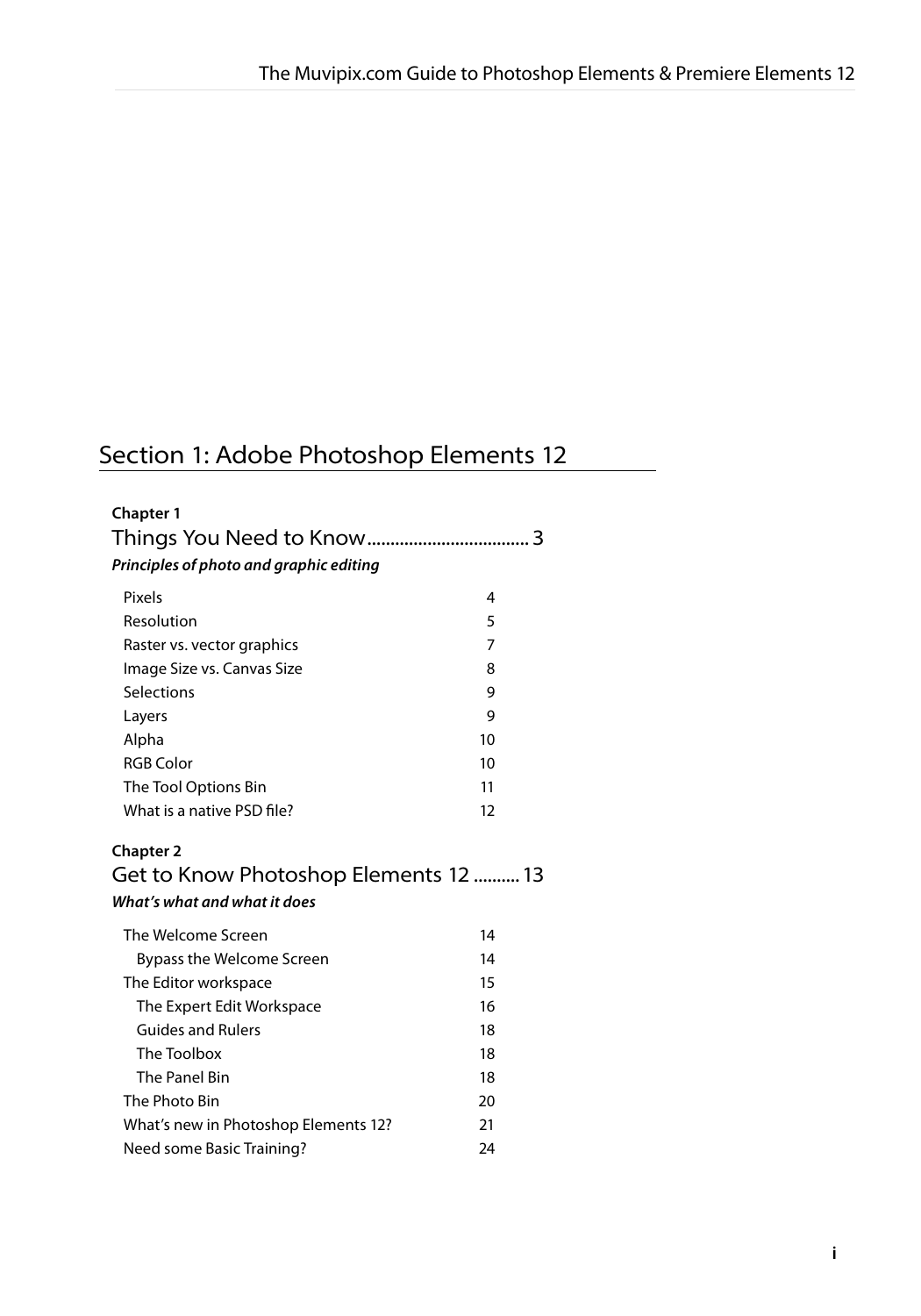## **Part I: Quick and Guided Photo Editing**

| <b>Chapter 3</b><br>Easy ways to touch up photos |    |
|--------------------------------------------------|----|
| The Ouick Fix Toolbox                            | 29 |
| Quick Lighting, Color and Sharpen fixes          | 30 |
| <b>Organizer Instant Fixes</b>                   | 30 |
| <b>Ouick Effects, Borders and Textures</b>       | 31 |
| Chanter 4                                        |    |

#### **Chapter 4**

## Guided Edits.............................................................33 **Photo adjustments and cool tricks, one step at a time**

| Touchups                              | 34 |
|---------------------------------------|----|
| <b>Photo Effects</b>                  | 36 |
| The Depth of Field Guided Edit        | 37 |
| Photo Play                            | 38 |
| An "Out of Bounds" Guided Edit effect | 39 |
| Create a Picture Stack                | 41 |
| Create a Puzzle Effect                | 41 |
| The Actions panel                     | 42 |

## **Part II: The Expert Photo Editing Workspace**

#### **Chapter 5**

| Get to Know the<br>Photoshop Elements Toolbox47<br>Your main photo editing tool kit |    |
|-------------------------------------------------------------------------------------|----|
| The Tool Options                                                                    | 48 |
| Access many tools under one button                                                  | 48 |
| The Color Picker                                                                    | 49 |
| The Eyedropper/Sampler Tool                                                         | 50 |
| The Color Swatch panel                                                              | 50 |
| The Zoom Tool                                                                       | 51 |
| The Hand Tool                                                                       | 51 |
| The Move Tool                                                                       | 51 |
| The Marquee Selection Tools                                                         | 53 |
| Feathering                                                                          | 53 |
| Lasso Selection Tools                                                               | 54 |
| <b>Ouick Selection Tools</b>                                                        | 55 |
| What is Anti-Aliasing?                                                              | 56 |
| The Red Eye Removal Tool                                                            | 56 |
| The Spot Healing Brush Tool                                                         | 56 |
| The Healing Brush Tool                                                              | 57 |

| <b>Content Aware Fill</b>                  | 57 |
|--------------------------------------------|----|
| The Smart Brush Tools                      | 58 |
| The Clone Stamp Tool                       | 59 |
| The Pattern Stamp Tool                     | 59 |
| Blur, Smudge and Sharpen                   | 60 |
| The Blur Tool                              | 60 |
| The Smudge Tool                            | 60 |
| The Sharpen Tool                           | 60 |
| The Sponge, Dodge and Burn Tools           | 61 |
| The Sponge Tool                            | 61 |
| The Dodge Tool                             | 61 |
| The Burn Tool                              | 61 |
| The Brush Tools                            | 62 |
| The Impressionist Brush                    | 62 |
| The Color Replacement Brush                | 62 |
| Brush settings and options                 | 63 |
| <b>Eraser Tools</b>                        | 64 |
| <b>The Fraser</b>                          | 64 |
| The Background Eraser Tool                 | 64 |
| The Magic Eraser Tool                      | 65 |
| Advanced brush tool settings               | 65 |
| <b>Tablet Settings</b>                     | 65 |
| The Paint Bucket (Fill) Tool               | 66 |
| <b>The Gradient Tool</b>                   | 66 |
| The Shape Tools                            | 67 |
| The Rectangle Tool, Ellipse Tool and       |    |
| Rounded Rectangle Tool                     | 68 |
| The Polygon Tool                           | 68 |
| The Line Tool                              | 68 |
| <b>Typing Tools</b>                        | 68 |
| The Pencil Tool                            | 69 |
| <b>Cropping Tools</b>                      | 69 |
| The Crop Tool                              | 69 |
| The Cookie Cutter Tool                     | 71 |
| The Recompose Tool                         | 71 |
| <b>Content Aware Move Tool</b>             | 74 |
| The Straighten Tool                        | 75 |
| Chapter 6                                  |    |
| Select and Isolate Areas in Your Photos 77 |    |
| <b>Working with selections</b>             |    |
| Why select and isolate?                    | 78 |
| The Select menu                            | 80 |
| Refine the edge of your selection          | 81 |
|                                            |    |

Use a selection to protect an area 64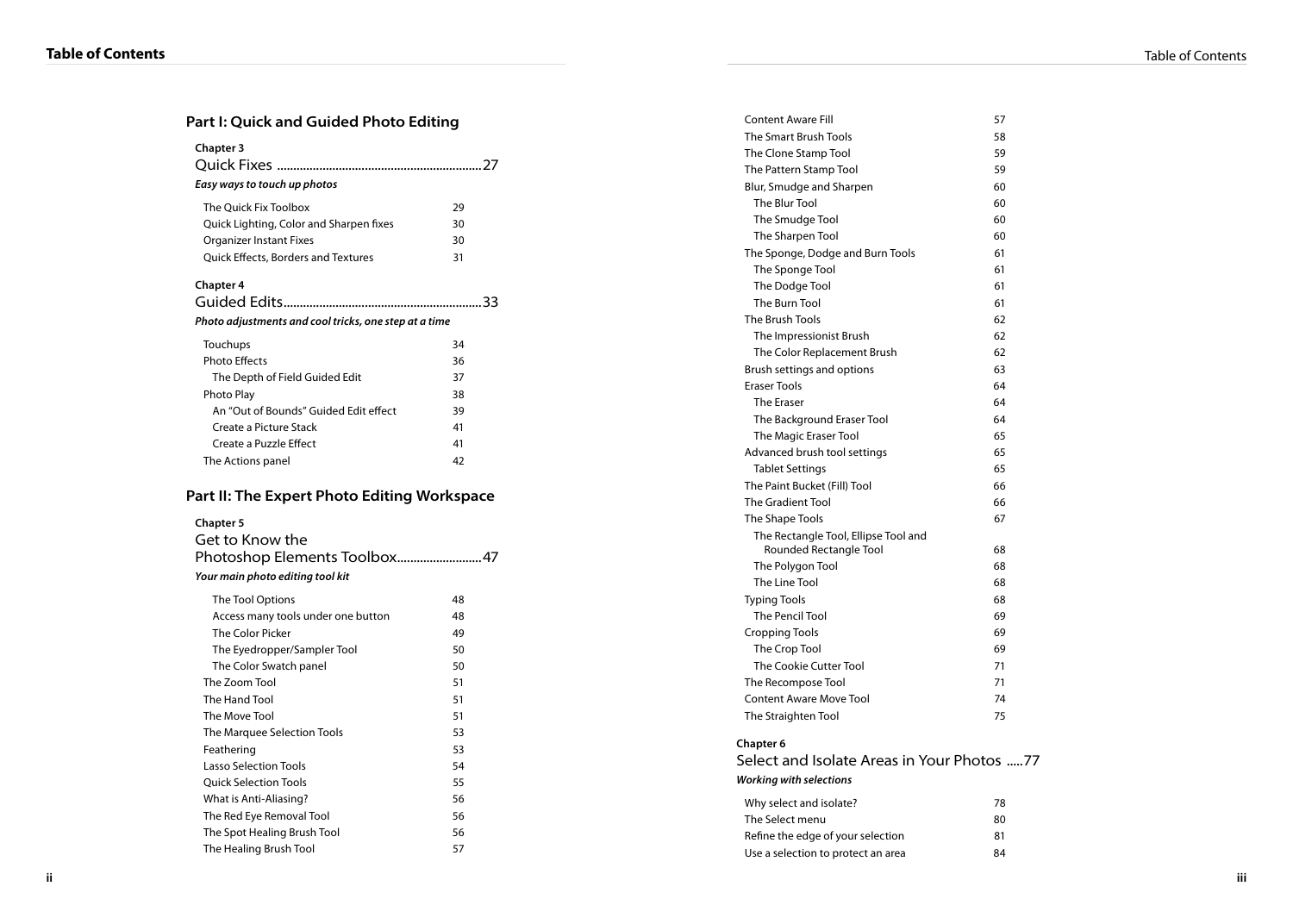| <b>Table of Contents</b> |  |
|--------------------------|--|
|--------------------------|--|

| Cut and paste a selection into another photo                | 84  |  |
|-------------------------------------------------------------|-----|--|
| Fill or stroke a selection                                  | 87  |  |
|                                                             |     |  |
| <b>Chapter 7</b>                                            |     |  |
|                                                             |     |  |
| Image and canvas sizes                                      |     |  |
| Image Size vs. Canvas Size                                  | 90  |  |
| You can't create pixels!                                    | 91  |  |
| Image Resizing                                              | 92  |  |
| <b>Canvas Resizing</b>                                      | 94  |  |
|                                                             |     |  |
| <b>Chapter 8</b>                                            |     |  |
|                                                             |     |  |
| Adjust and clean up your images                             |     |  |
| <b>Auto Fixes</b>                                           | 98  |  |
| Control what gets changed                                   | 99  |  |
| <b>Auto Smart Tone</b>                                      | 100 |  |
| Adjust Lighting                                             | 101 |  |
| Brightness/Contrast                                         | 101 |  |
| Shadows/Highlights                                          | 101 |  |
| <b>Ouick Fixes and Guided Fixes</b>                         | 102 |  |
| Levels                                                      | 102 |  |
| Adjust Color                                                | 103 |  |
| <b>Remove Color Cast</b>                                    | 103 |  |
| Preview changes                                             | 103 |  |
| Use Levels to color correct a photo                         | 104 |  |
| <b>Adjust Hue/Saturation</b>                                | 104 |  |
| Remove Color                                                | 105 |  |
| Replace Color                                               | 105 |  |
| <b>Adjust Color Curves</b>                                  | 105 |  |
| Adjust Color for Skin Tone                                  | 106 |  |
| Defringe Layer                                              | 106 |  |
| <b>Convert to Black and White</b>                           | 106 |  |
| <b>Adjust Sharpness</b>                                     | 106 |  |
| Unsharp Mask                                                | 107 |  |
| Work with Adjustment Layers                                 | 107 |  |
|                                                             |     |  |
| <b>Chapter 9</b><br>Work With Photoshop Elements Layers 111 |     |  |
| <b>Stacks of images</b>                                     |     |  |
|                                                             |     |  |
| How layers work                                             | 112 |  |
| Select a layer to edit                                      | 113 |  |
| The Layers panel                                            | 114 |  |
| Simplify or Flatten a Layer                                 | 116 |  |

| Copy layers from one image file to another | 117 |
|--------------------------------------------|-----|
| Add transparency with Layer Masks          | 118 |
| Create non-square graphics                 | 119 |
| <b>Chapter 10</b>                          |     |
|                                            |     |
| Typing, sizing, coloring and shaping       |     |
| The Type Tools                             | 124 |
| Re-edit a text layer                       | 125 |
| The Type Tool Options Bin                  | 126 |
| Shape and resize your text                 | 128 |
| Other transform options                    | 129 |
| Type on a Selection, Shape or Path         | 129 |
| <b>Chapter 11</b>                          |     |
| Add Photo Effects and Filters 131          |     |
| Use Photoshop Elements' special effects    |     |
| The Adjustments menu                       | 132 |
| The Filter Gallery                         | 134 |
| The Effects panel                          | 135 |
| <b>Filter Effects</b>                      | 136 |
| <b>Style Effects</b>                       | 137 |
| Render Filters, a close-up                 | 138 |
| <b>Photo Effects</b>                       | 141 |
| <b>Part III: Advanced Photo Editing</b>    |     |
| <b>Chapter 12</b>                          |     |
| Photoshop Elements Tricks 145              |     |
| Have fun with your photos                  |     |
| Swap out a face                            | 146 |
| Swap out a background                      | 149 |
| Remove warts and blemishes                 | 151 |
| Remove big things from your photos         | 152 |
| Add things to your photos                  | 153 |
| Chapter 13                                 |     |
| Advanced Photo Editing Tools 155           |     |
| <b>Photoshop Elements extras</b>           |     |
| Scan your photos                           | 156 |
| Install the scanner plug-in                | 156 |
| Download photos from your digital camera   | 158 |
| <b>Divide Scanned Photos</b>               | 160 |
|                                            |     |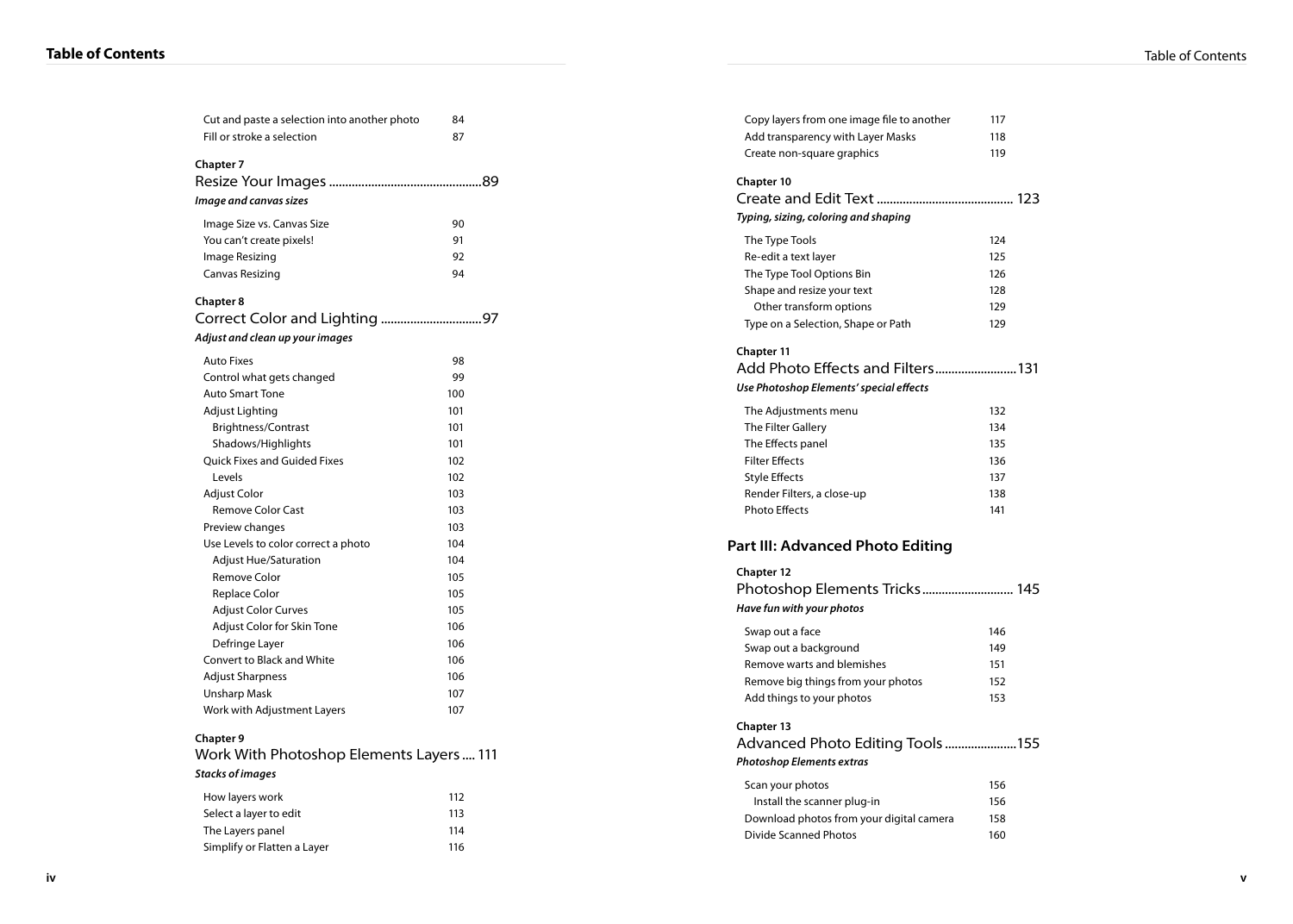| Screen captures                                              | 161 |
|--------------------------------------------------------------|-----|
| Photomerge                                                   | 161 |
| Combine photos with Photomerge Panorama                      | 162 |
| Mix elements from two photos with                            |     |
| Photomerge Exposure                                          | 163 |
| Why you should clear                                         |     |
| your camera's memory regularly                               | 163 |
| Manually align your photos for Photomerging                  | 164 |
| Stylize your photos with Photomerge Style Match 166          |     |
| <b>Edit in Camera RAW</b>                                    | 167 |
| <b>Process Multiple Files</b>                                | 169 |
| <b>Create Premiere Elements</b>                              |     |
| Movie Menu templates in Photoshop Elements                   | 170 |
| <b>Photoshop Elements Preferences</b>                        | 182 |
| Chapter 14                                                   |     |
| Learn About Your                                             |     |
| Photoshop Elements File  183                                 |     |
| Important information on your Photoshop Elements file window |     |
|                                                              |     |
| The Info Bar                                                 | 184 |
| Why does a "full-screen" video fill                          |     |
| only part of my computer screen?                             | 185 |
| The Status Bar                                               | 187 |
| The Info panel                                               | 188 |

## Section 2: Adobe Premiere Elements 12

#### **Chapter 15**

Get to Know Premiere Elements 12............ 193 **What's what and what it does**

| Panels, pop-ups and the Action Bar | 194 |
|------------------------------------|-----|
| The Monitor panel                  | 195 |
| The Timeline                       | 195 |
| <b>Quick View and Expert View</b>  | 196 |
| Customize your workspace           | 197 |
| Minimum screen resolution          | 197 |
| What's a CTI?                      | 197 |
| Basic editing moves                | 198 |
| What's new in version 12?          | 207 |

| Part IV: Editing in Quick View and Guided Edits                                                                                                                                                                                                                                                                                                       |                                                             |  |
|-------------------------------------------------------------------------------------------------------------------------------------------------------------------------------------------------------------------------------------------------------------------------------------------------------------------------------------------------------|-------------------------------------------------------------|--|
| Chapter 16<br>Assemble Your Video in Quick View 213<br>The drag-and-drop editing space                                                                                                                                                                                                                                                                |                                                             |  |
| Add media to your Quick View timeline<br>Zoom in or out of your timeline<br><b>Add transitions</b><br>Trim or split your video<br>Add audio to your Quick View timeline<br>The limitations of Quick View<br>Adjust your audio levels and mix your audio<br>Add titles                                                                                 | 215<br>216<br>216<br>217<br>218<br>219<br>220<br>220        |  |
| <b>Chapter 17</b><br>Simple, step-by-step editing                                                                                                                                                                                                                                                                                                     |                                                             |  |
| <b>Getting Started With Premiere Elements</b><br><b>Trimming Unwanted Frames</b><br><b>Adding Transitions Between Video Clips</b><br>Adding Scores to Your Movie<br>Adjusting Brightness+Contrast & Color<br>Adding a Title to Your Movie<br><b>Adding Narration to Your Movie</b><br>Creating a Picture-in-Picture<br><b>Animate Graphics Easily</b> | 223<br>223<br>223<br>224<br>224<br>224<br>225<br>225<br>226 |  |
| Part V: Editing in Expert View<br><b>Chapter 18</b><br>Start a Premiere Elements Project  229<br>Creating and opening your video projects                                                                                                                                                                                                             |                                                             |  |
| The Welcome Screen<br>Bypass the Welcome Screen<br>The Elements Organizer<br>Start a new project<br>Premiere Elements 12 project preset options<br>Open an old project from the Welcome Screen                                                                                                                                                        | 230<br>230<br>231<br>231<br>234<br>236                      |  |

Open a project from within the program 236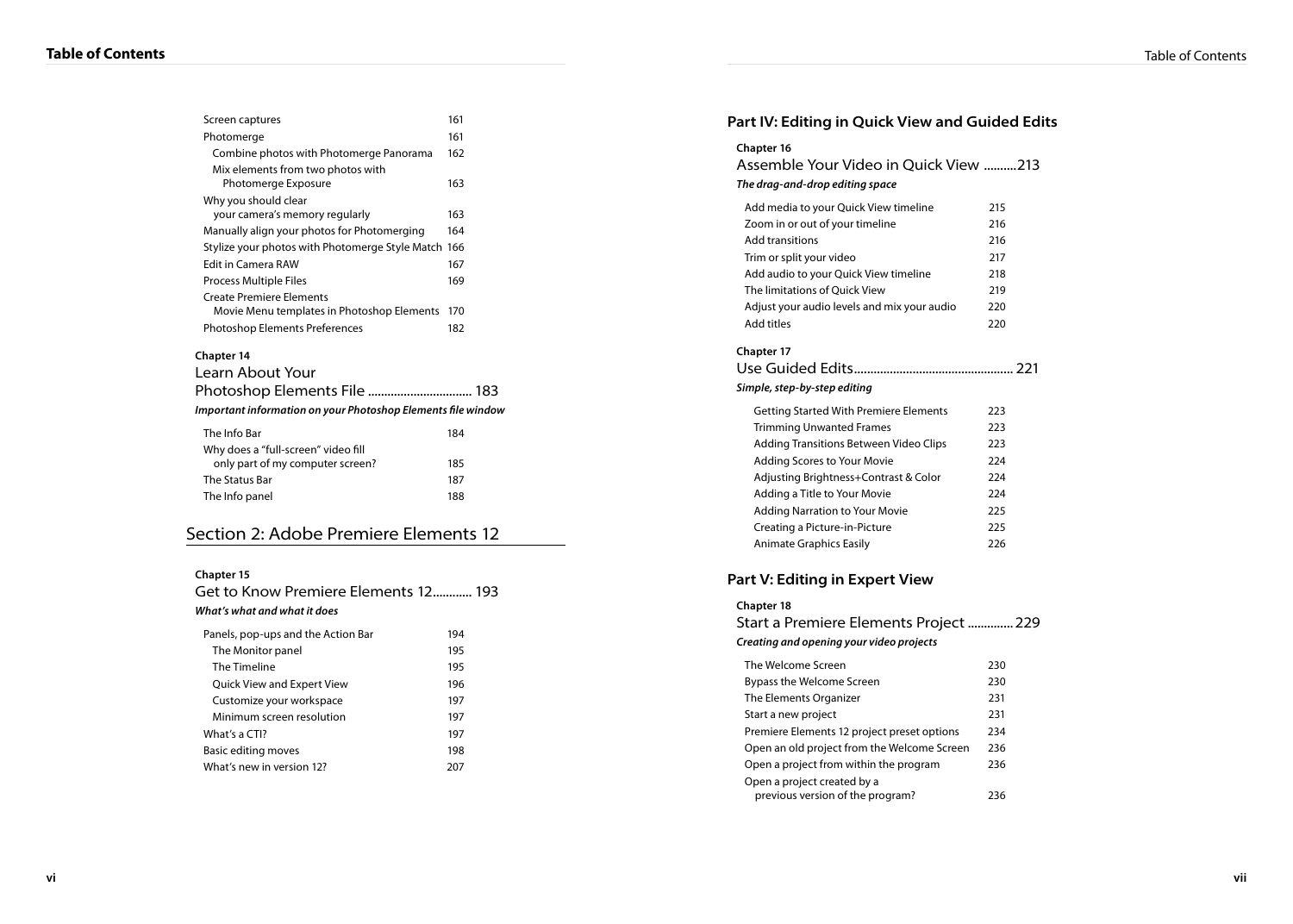| <b>Chapter 19</b>                                                       |     |
|-------------------------------------------------------------------------|-----|
|                                                                         |     |
| Capturing video and importing video, audio and photos into your project |     |
| Four ways to Add Media to your project                                  | 238 |
| Methods for adding media                                                | 239 |
| Add Media options                                                       | 240 |
| Capture MiniDV, HDV Video or video<br>from Webcams or WDM Devices       | 241 |
| Capture over a FireWire connection                                      | 241 |
| Get standard DV from an HDV Camcorder                                   | 244 |
| Add video from DVDs and DVD Camcorders                                  | 245 |
| Add video from Hard Drive, Flash Drive<br>and SD Card Camcorders        | 245 |
| Add video from AVCHD camcorders                                         | 246 |
| Add video from Flip camcorders, iPads,                                  |     |
| iPods, phones and other portable devices                                | 246 |
| Add video from DSLR still cameras                                       |     |
| and other devices                                                       | 247 |
| Add still photos from digital cameras<br>and cell phones                | 247 |
| Add media from your PC files and folders                                | 248 |
| Capture analog video through DV bridges                                 |     |
| and pass-throughs                                                       | 248 |
| Use photos in Premiere Elements                                         | 250 |
| Graphics and photo formats for                                          |     |
| Premiere Elements projects                                              | 251 |
| Add music files to a Premiere Elements project                          | 252 |
| Troubleshoot Windows video capture                                      |     |
| in Premiere Elements                                                    | 253 |
| The Windows 7 Legacy Driver Fix                                         | 253 |
| <b>Chapter 20</b>                                                       |     |
| Explore the Project Assets Panel 257                                    |     |

| The parts that will form your movie                         |     |
|-------------------------------------------------------------|-----|
| Where are my Project Assets in Quick view?                  | 258 |
| <b>Project Asset views</b>                                  | 259 |
| Organize your media files with folders                      | 259 |
| Delete clips from your Project Assets panel                 | 260 |
| Create color mattes, bars and tone<br>and countdown leaders | 261 |
| Take a shortcut to "Add Media"                              | 262 |
| Pre-trim your clips in the Clip Monitor                     | 262 |
| Valuable Project Assets panel right-click tools             | 264 |
| Create a slideshow in the Project Assets panel              | 265 |
|                                                             |     |

| <b>Chapter 21</b><br>Where your movie comes together |     |
|------------------------------------------------------|-----|
| Controlling the timeline's "ripple" function         | 269 |
| Smart Fix your clips                                 | 270 |
| Timeline views                                       | 271 |
| Open or closed video and audio tracks                | 271 |
| Add clips to your timeline                           | 272 |
| Trim or split your clips                             | 272 |
| Add still photos to your project                     | 274 |
| Remove audio or video from your clip                 | 274 |
| Fade in and out of your clip                         | 274 |
| Output a segment of your video                       |     |
| using the Work Area Bar                              | 275 |
| Use L-cuts, J-cuts and multiple tracks               | 276 |
| Render your timeline                                 | 278 |
| Setting your Timeline Render quality                 | 278 |
| Valuable right-click tools on the timeline           | 279 |

## **Part VI: The Premiere Elements Action Bar**

#### **Chapter 22** Make an Instant

| Make an Instant               |  |
|-------------------------------|--|
| Movie Using Movie Themes  283 |  |
| The easy way to create movies |  |

#### **Chapter 23**

Access the Premiere Elements Toolkit...... 287 **Powerful tools on the Action Bar** Mix and monitor your audio levels 289 Grab a Freeze Frame **290** Add Narration 291<br>Adjusting your ASIO settings 201 Adjusting your ASIO settin

| Adjusting your ASIO settings       | 291 |
|------------------------------------|-----|
| Create a Pan & Zoom motion path    | 292 |
| Smart Mix your audio               | 294 |
| Smart Trim your video              | 295 |
| Create cool Time Remapping effects | 297 |
| Time Stretch your scenes           | 299 |
| Follow an object or person         |     |
| with Motion Tracking               | 300 |
| Add a graphic to your movie        | 303 |
|                                    |     |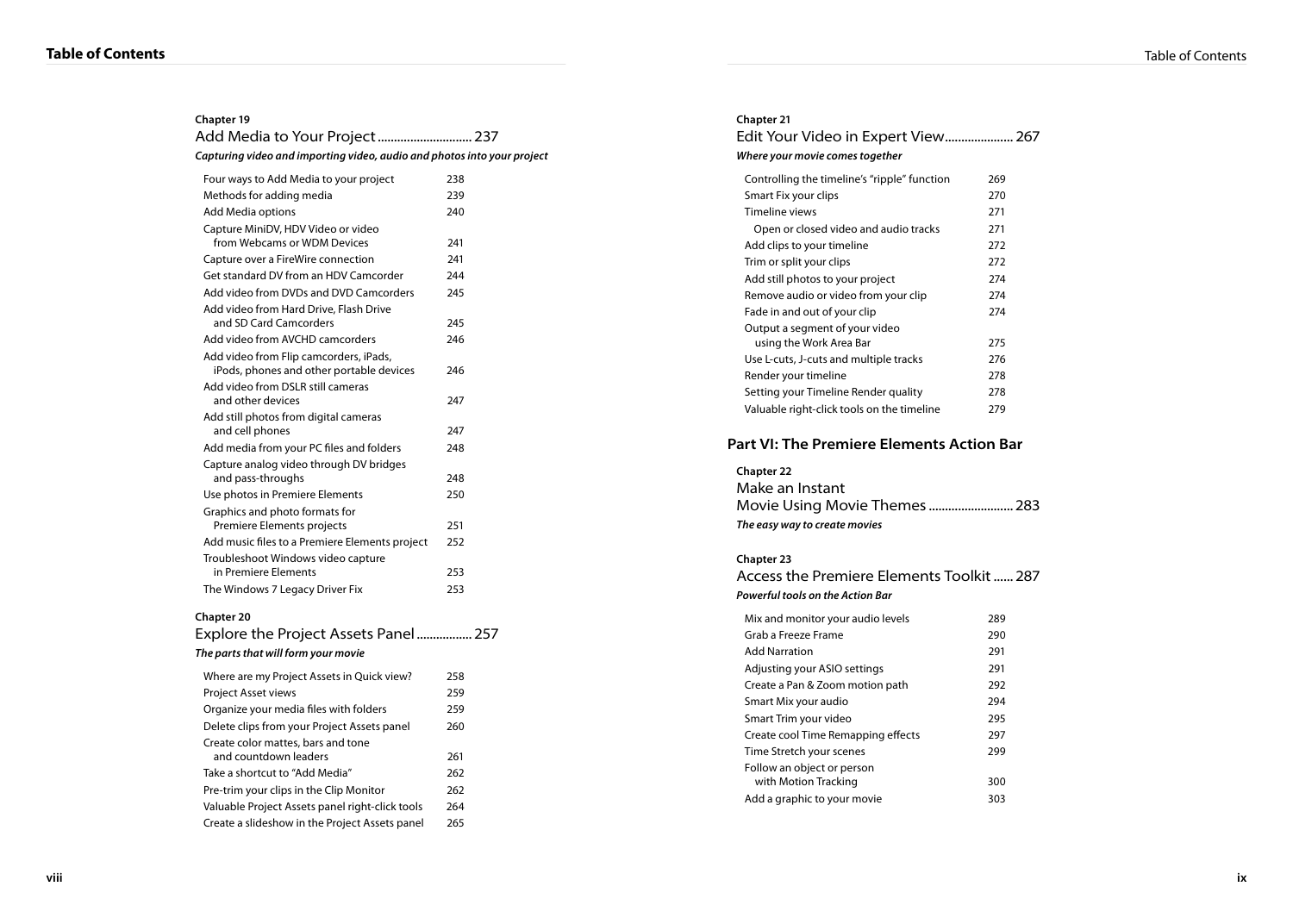| Correct and customize your clips' levels                            |     |  |
|---------------------------------------------------------------------|-----|--|
| <b>Smart Fix</b>                                                    | 307 |  |
| <b>Auto Smart Tone</b>                                              | 307 |  |
| Color                                                               | 308 |  |
| Color (RGB)                                                         | 308 |  |
| Gamma                                                               | 308 |  |
| Lighting                                                            | 309 |  |
| Temperature and Tint                                                | 309 |  |
| Volume                                                              | 310 |  |
| Balance                                                             | 310 |  |
| <b>Treble and Bass</b>                                              | 311 |  |
| Audio Gain                                                          | 311 |  |
| Keyframe your Adjustments                                           | 311 |  |
| Add Effects and Adjustments to your movie<br>with Adjustment Layers | 313 |  |
| Cool ways to get from one scene to the next                         |     |  |
| Customize your transition                                           | 320 |  |
| Video transitions                                                   | 321 |  |
| Fade in or out of a clip                                            | 321 |  |
| Audio transitions                                                   | 322 |  |
| Set the Default Transition                                          | 322 |  |
| Apply a transition to several clips at once                         | 323 |  |
| Add a transition automatically                                      | 323 |  |
| How transitions work                                                | 324 |  |
| Create custom transitions<br>with the Gradient Wipe                 | 325 |  |
| Chapter 26                                                          |     |  |
|                                                                     |     |  |
| Using title templates and text                                      |     |  |
| Safe Margins                                                        | 329 |  |
| Create a quick title                                                | 330 |  |
| Customize your title in Title Adjustments                           | 330 |  |
| Edit your title's Text                                              | 331 |  |
| Give your title Style                                               | 331 |  |
| <b>Add a Text Animation</b>                                         | 332 |  |
| Add Shapes to your title                                            | 333 |  |
| Color your shape or text                                            | 333 |  |

| Create rolling or crawling titles                           | 334 |
|-------------------------------------------------------------|-----|
| Add a graphic to your title                                 | 335 |
| Finish your title                                           | 336 |
| Re-edit a title                                             | 336 |
| Duplicate a title                                           | 336 |
| Render your title                                           | 336 |
|                                                             |     |
| <b>Chapter 27</b>                                           |     |
| Add Audio and Video Effects 337                             |     |
| Bringing excitement to your movie                           |     |
| Apply an effect to several clips at once                    | 339 |
| Premiere Elements' video effects                            | 340 |
| Apply a FilmLook to your video                              | 342 |
| Isolate an effect area with the Effects Mask                | 344 |
| Close Up: The Three-Way Color Corrector                     | 345 |
| Close-Up: Chroma Key                                        | 346 |
| Close-up: Videomerge                                        | 348 |
| <b>Preset Effects</b>                                       | 349 |
| Create a custom preset                                      | 351 |
| Audio effects                                               | 352 |
|                                                             |     |
| <b>Chapter 28</b><br>Customizing your effects' settings     |     |
|                                                             | 357 |
| Clip effects and properties                                 | 358 |
| Adjust an effect or property<br>Disable or remove an effect | 360 |
| Types of effects settings                                   | 360 |
| Save a custom Preset                                        | 361 |
| Paste Effects and Adjustments                               | 362 |
| <b>Chapter 29</b>                                           |     |
| Animating effects and creating motion paths                 |     |
|                                                             |     |
| Keyframing vs. adjusting<br>an effect's settings overall    | 365 |
| Open a keyframing session                                   | 366 |
| Create a simple motion path using keyframes                 | 366 |
| Edit your keyframes                                         | 368 |
| Many applications for keyframing                            | 369 |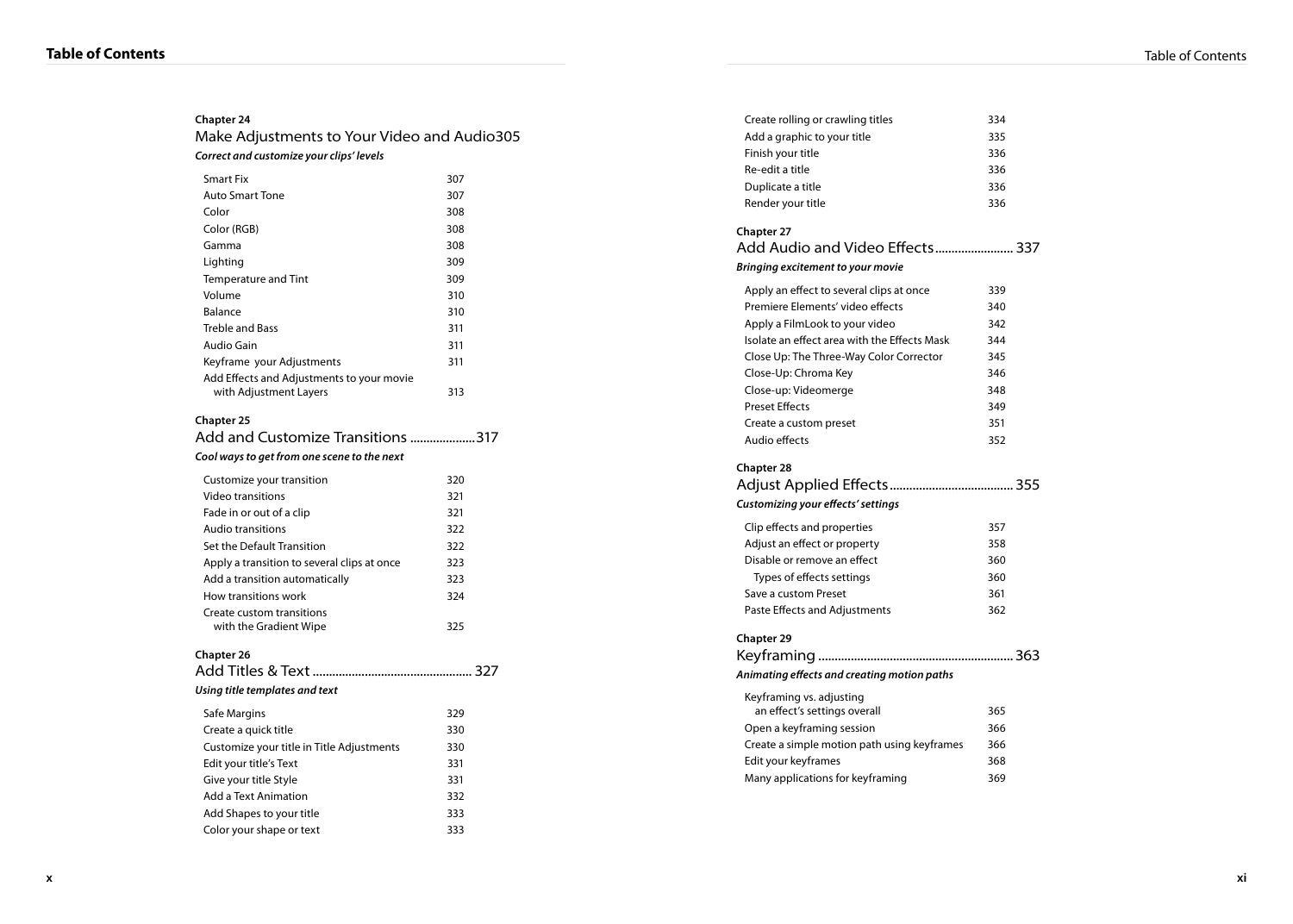| Chapter 30<br>Mix Your Audio and Add Music 371<br>Working with sounds and music |     |
|---------------------------------------------------------------------------------|-----|
| Adjust your audio levels<br>at specific points in your video                    | 372 |
| Normalizing and raising your audio's gain                                       | 373 |
| Create custom music clips with Scores                                           | 374 |
| Add Sound Effects to your movie                                                 | 375 |
| Detect beats in your music                                                      | 376 |
| <b>Additional Audio Tools</b>                                                   | 377 |

#### **Part VII: Publish & Share Your Videos**

| <b>Chapter 31</b><br>Authoring your DVDs and BluRay discs |     |
|-----------------------------------------------------------|-----|
| Add Menu Markers to your movie project                    | 382 |
| Add Menu Markers automatically                            | 383 |
| Create a Movie Menu                                       | 384 |
| Apply a DVD or BluRay movie menu template                 | 384 |
| Customize your menus                                      | 386 |
| Customize a menu background                               | 386 |
| Customize your text                                       | 387 |
| Customize your text styles                                | 388 |
| Add your media to a menu page "Drop Zone"                 | 389 |
| Overlapping scene buttons                                 | 390 |

#### **Chapter 32**

Publish & Share Your Video Projects.......... 391 **Outputting from Premiere Elements 12**

|                                               | 393 |
|-----------------------------------------------|-----|
| The file-sharing interfaces                   |     |
| Publish to a Private Web Gallery              | 394 |
| Upload your video to Facebook                 | 395 |
| Upload your video to YouTube or Vimeo         | 396 |
| Output to a DVD or BluRay Disc                | 397 |
| The challenge with home-burned                |     |
| <b>DVDs and BluRays</b>                       | 398 |
| Increase the odds for disc creation success   | 398 |
| Burn an AVCHD disc                            | 399 |
| Publish a Web DVD                             | 400 |
| Create Web video presets for WMVs and MOVs    | 401 |
| Output a file to your computer                | 402 |
| Output video for use in another video project | 403 |
|                                               |     |

| Working on a long project in short pieces                                         | 403 |
|-----------------------------------------------------------------------------------|-----|
| For standard video                                                                | 403 |
| For high-definition video                                                         | 403 |
| Output a still of your current video frame                                        | 404 |
| Create a custom JPEG output preset                                                | 405 |
| <b>AVCHD outputs</b>                                                              | 406 |
| Output to a mobile phone or                                                       |     |
| portable video player                                                             | 407 |
| Video output formats                                                              | 408 |
| Non-square pixels                                                                 | 409 |
| <b>Chapter 33</b><br>A Premiere Elements Appendix411<br>More things worth knowing |     |
|                                                                                   | 411 |
| Recommended "Real World" computer specs                                           |     |
| High-definition video editing specs                                               | 412 |
| Features not included in the Mac version                                          | 412 |
| Maintain your Windows computer                                                    | 413 |
| Do this weekly:                                                                   | 413 |
| Do this monthly:                                                                  | 414 |
| Valuable free or low cost tools                                                   |     |
| and utilities for Windows                                                         | 414 |
| Capture utilities                                                                 | 414 |
| Our favorite free audio utility                                                   | 415 |
| FTP software                                                                      | 415 |
| Disc burning software                                                             | 415 |
| The "Burn Disc" workaround                                                        | 415 |
| Keyboard shortcuts for Premiere Elements                                          | 417 |

# Section 3: Elements Organizer 12

| <b>Chapter 34</b><br>Manage Your Files with the Organizer 423<br>Getting to Know the Media Browser |     |
|----------------------------------------------------------------------------------------------------|-----|
| The Media Browser area                                                                             | 425 |
| The Organizer Catalog                                                                              | 426 |
| Manually add to and update<br>your Organizer Catalog                                               | 426 |
| Import media files into your Catalog                                                               | 426 |
| The Back or All Media buttons                                                                      | 426 |
| Resync an out-of-sync Catalog                                                                      | 427 |
| Switch Folder Views                                                                                | 477 |
|                                                                                                    |     |